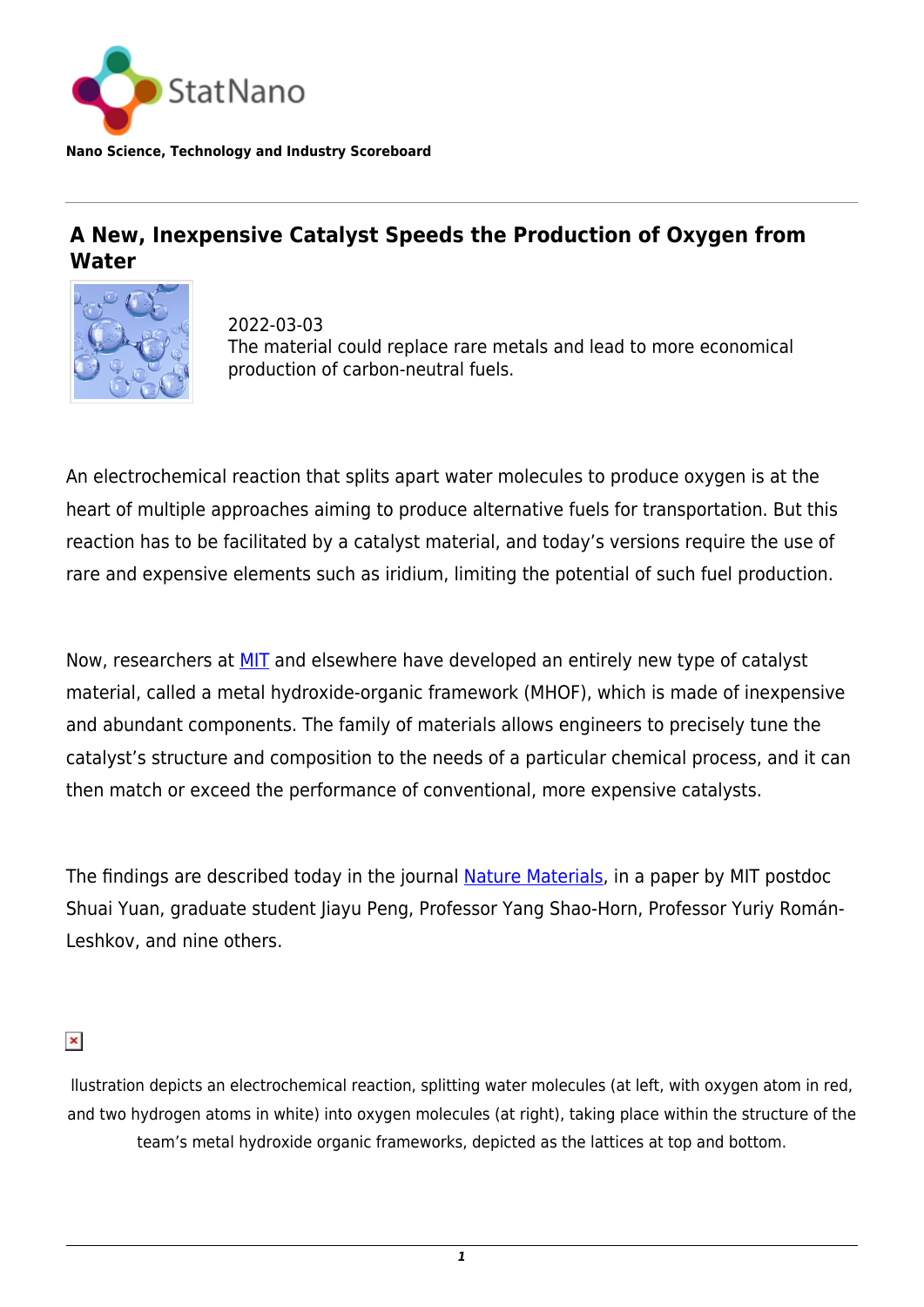Oxygen evolution reactions are one of the reactions common to the electrochemical production of fuels, chemicals, and materials. These processes include the generation of hydrogen as a byproduct of the oxygen evolution, which can be used directly as a fuel or undergo chemical reactions to produce other transportation fuels; the manufacture of ammonia, for use as a fertilizer or chemical feedstock; and carbon dioxide reduction in order to control emissions.

But without help, "these reactions are sluggish," Shao-Horn says. "For a reaction with slow kinetics, you have to sacrifice voltage or energy to promote the reaction rate." Because of the extra energy input required, "the overall efficiency is low. So that's why people use catalysts," she says, as these materials naturally promote reactions by lowering energy input.

But until now, these catalysts "are all relying on expensive materials or late transition metals that are very scarce, for example iridium oxide, and there has been a big effort in the community to find alternatives based on Earth-abundant materials that have the same performance in terms of activity and stability," Román-Leshkov says. The team says they have found materials that provide exactly that combination of characteristics.

Other teams have explored the use of metal hydroxides, such as nickel-iron hydroxides, Román-Leshkov says. But such materials have been difficult to tailor to the requirements of specific applications. Now, though, "the reason our work is quite exciting and quite relevant is that we've found a way of tailoring the properties by nanostructuring these metal hydroxides in a unique way."

The team borrowed from research that has been done on a related class of compounds known as metal-organic frameworks (MOFs), which are a kind of crystalline structure made of metal oxide nodes linked together with organic linker molecules. By replacing the metal oxide in such materials with certain metal hydroxides, the team found, it became possible to create precisely tunable materials that also had the necessary stability to be potentially useful as catalysts.

*2*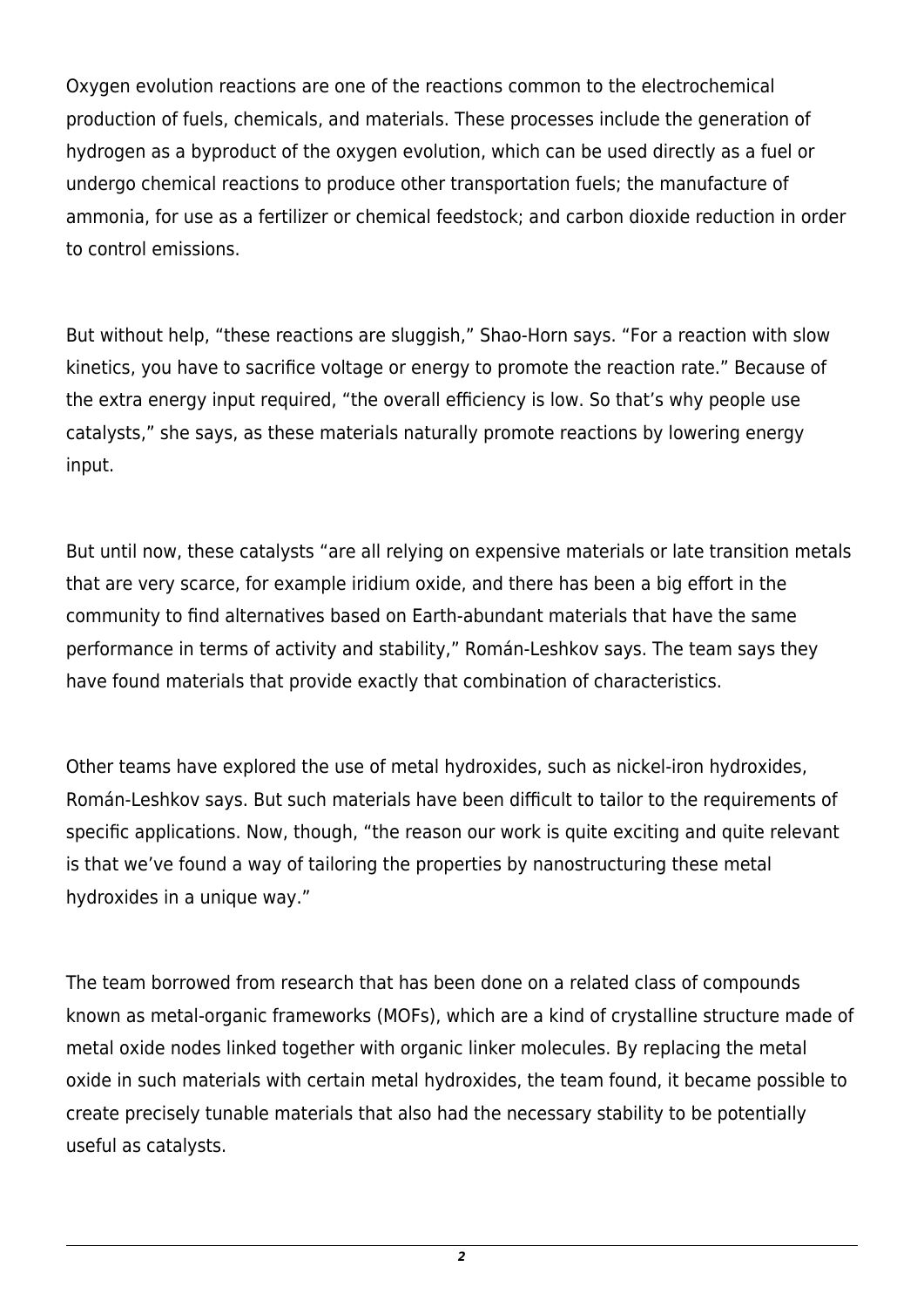"You put these chains of these organic linkers next to each other, and they actually direct the formation of metal hydroxide sheets that are interconnected with these organic linkers, which are then stacked, and have a higher stability," Román-Leshkov says. This has multiple benefits, he says, by allowing a precise control over the nanostructured patterning, allowing precise control of the electronic properties of the metal, and also providing greater stability, enabling them to stand up to long periods of use.

In testing such materials, the researchers found the catalysts' performance to be "surprising," Shao-Horn says. "It is comparable to that of the state-of-the-art oxide materials catalyzing for the oxygen evolution reaction."

Being composed largely of nickel and iron, these materials should be at least 100 times cheaper than existing catalysts, they say, although the team has not yet done a full economic analysis.

This family of materials "really offers a new space to tune the active sites for catalyzing water splitting to produce hydrogen with reduced energy input," Shao-Horn says, to meet the exact needs of any given chemical process where such catalysts are needed.

The materials can provide "five times greater tunability" than existing nickel-based catalysts, Peng says, simply by substituting different metals in place of nickel in the compound. "This would potentially offer many relevant avenues for future discoveries." The materials can also be produced in extremely thin sheets, which could then be coated onto another material, further reducing the material costs of such systems.

So far, the materials have been tested in small-scale laboratory test devices, and the team is now addressing the issues of trying to scale up the process to commercially relevant scales, which could still take a few years. But the idea has great potential, Shao-Horn says, to help catalyze the production of clean, emissions-free hydrogen fuel, so that "we can bring down the cost of hydrogen from this process while not being constrained by the availability of precious metals. This is important, because we need hydrogen production technologies that can scale."